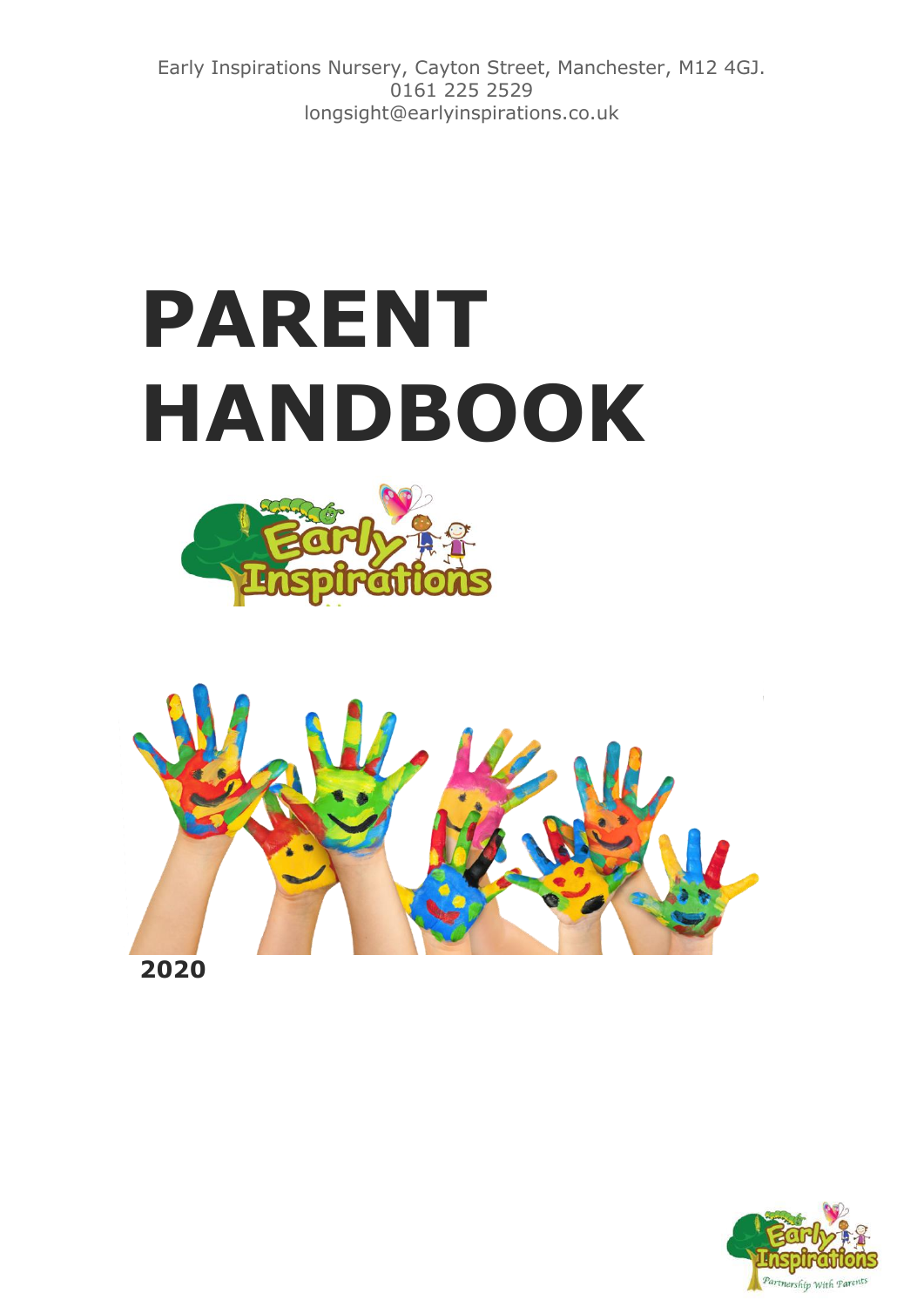### Our Ethos

#### **Vision**

To strive for continuous improvement and become outstanding settings.

#### **Mission**

To provide a continuous quality provision in a vibrant, purposeful atmosphere.

Our knowledgeable and appreciated staff will continuously maintain a welcoming safe, stimulating and challenging environment.

To ensure children make good progress as individuals; physically, intellectually and emotionally and socially.

#### **Our Values**

*T*eamwork

*O*ptimism

*I*mprove

*N*ew

*S*elf-Improvement

*P*assion

*I*magination

*R*eliability and Professionalism

*E*ffective Communicatio

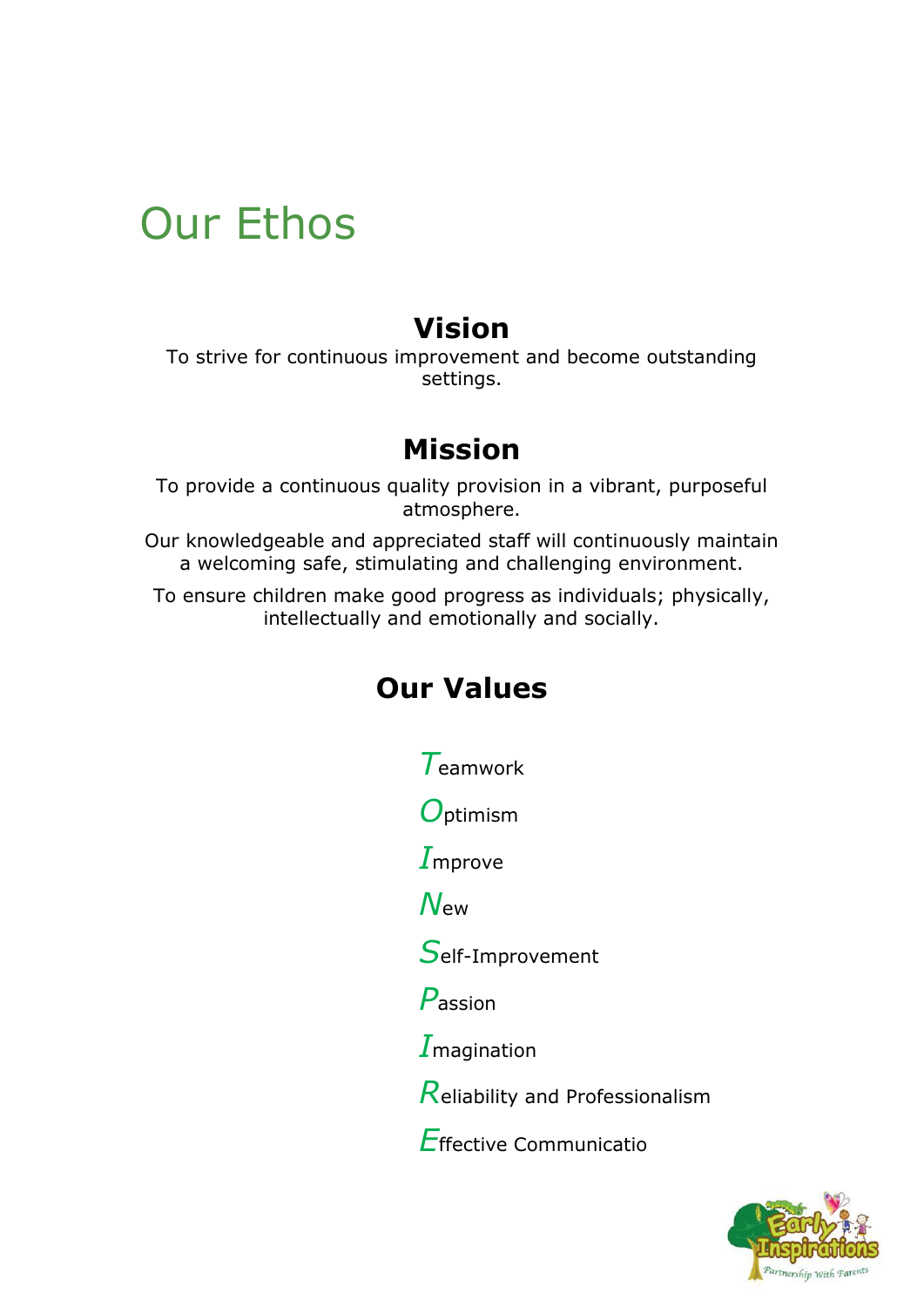# **TABLE OF CONTENTS**

#### **INTRODUCTION ...... ERROR! BOOKMARK NOT DEFINED.**

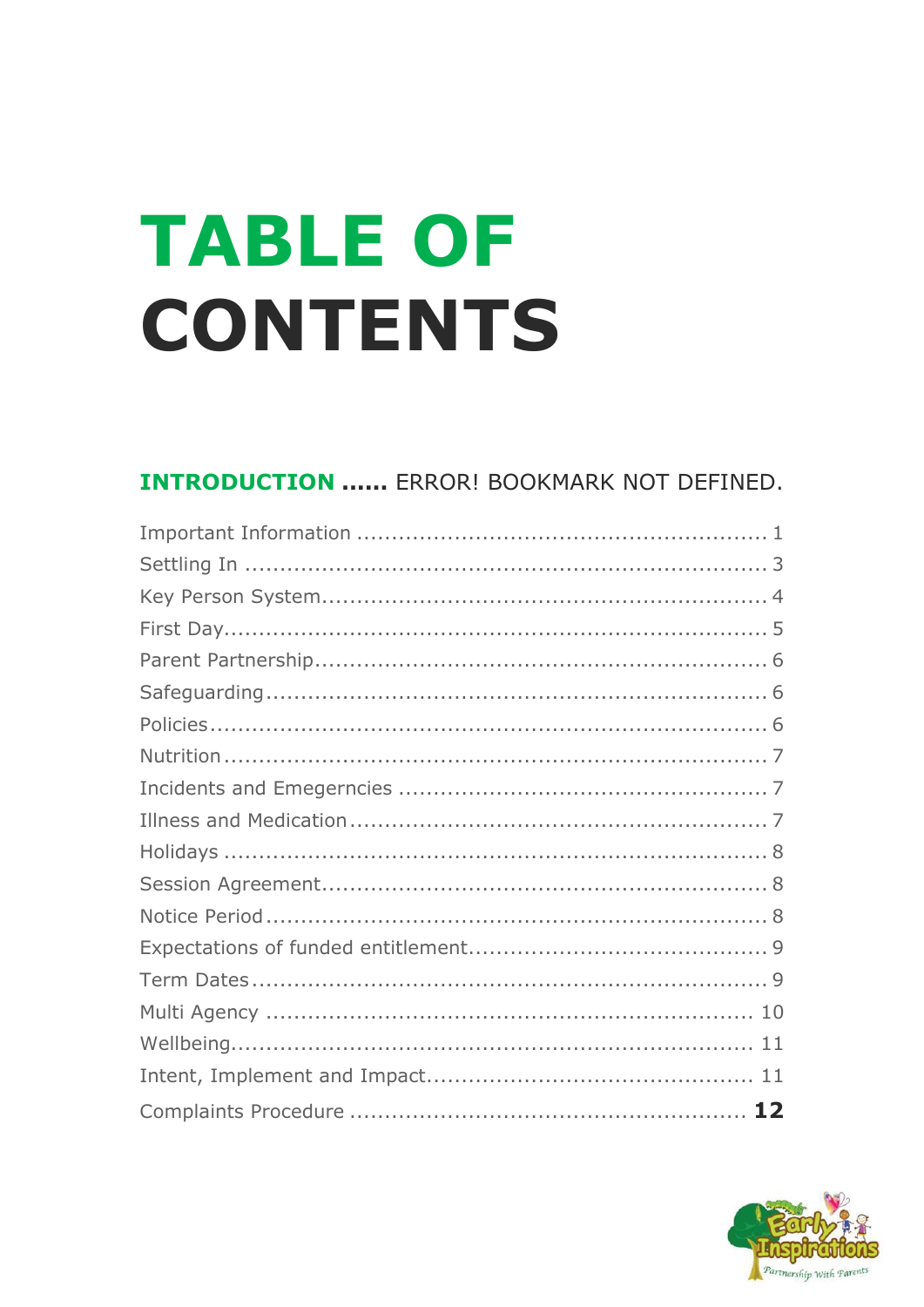## **INTRODUCTION**

#### **OUR SETTING**

Our center is divided into 3 dedicated playrooms;

| Little Eggs Room        | 6 to 24 months  | Ratio 1:3 |
|-------------------------|-----------------|-----------|
| <b>Caterpillar Room</b> | 24 to 36 months | Ratio 1:4 |
| <b>Butterfly Room</b>   | 36 months plus  | Ratio 1:8 |

Each room is led by an experienced and passionate Team Leader with a minimum of a Level 3 qualification and many other supporting accreditations. Each Team Leader is supported by a strong team network all working towards their next qualification.

The Manager of this setting is qualified to level 6. All staff have an enhanced DBS, first aid and safeguarding qualifications.

### **Important Information**

#### **OPENING TIMES**

Monday – Friday: 8am – 6pm

AM Session: 8am – 1pm

PM Session: 2pm – 5pm

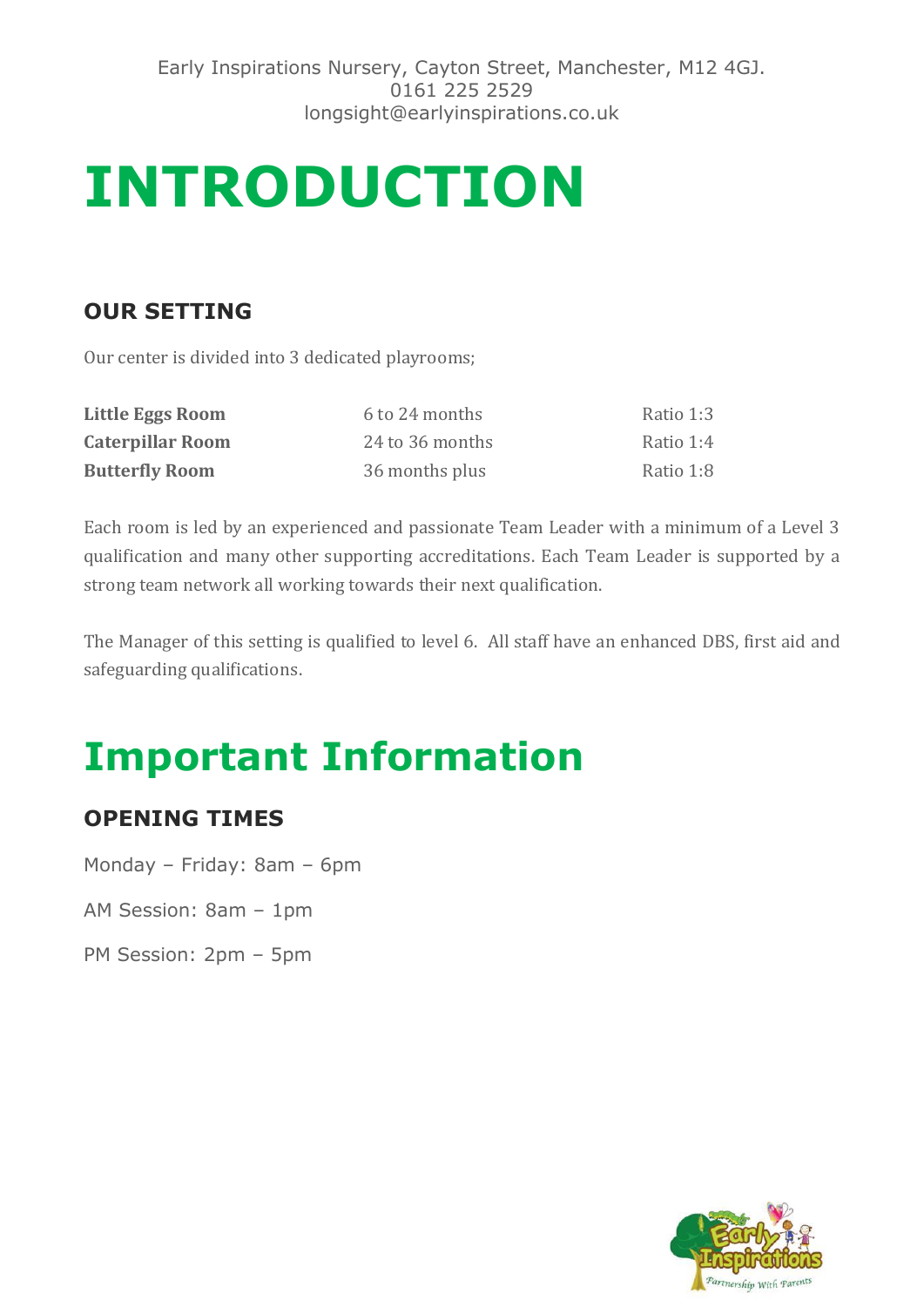#### **FEES**

| <b>Option</b>           | <b>Fee</b>                           | <b>Session Times</b>                                             |
|-------------------------|--------------------------------------|------------------------------------------------------------------|
| <b>Registration Fee</b> | Free Entitlement 20<br>Non Funded 40 |                                                                  |
| Full Day                | 50                                   | $7.30 - 6$                                                       |
| Half Day                | 35                                   | $8 - 1/1 - 6$                                                    |
| <b>Additional Hour</b>  | 6                                    | Any additional agreed hour<br>outside of your contracted<br>hour |
| <b>Breakfast</b>        |                                      |                                                                  |
| Lunch                   |                                      | 11am                                                             |
| Snack                   |                                      | 2pm                                                              |
| Tea                     | $\overline{\phantom{a}}$             | 4.30pm                                                           |
| <b>Breakfast Club</b>   | 6.50                                 | $8 - 9$                                                          |
| Afterschool Club        | 11.50                                | $3 - 6$                                                          |
| <b>Holiday Club</b>     | 35                                   | $9 - 5$                                                          |

A discount will be given for full time places, where parents pay by BACS. NHS and other services may be entitled to a discount, please ask the manager for more information.

Late Collection Charge: £5 for every five minutes.

#### **OFSTED:** Our registration number is: **EY433782**

Payment by BACS – *Please Obtain A Standing Order Form From Our Staff*  If you are paying monthly our **bank details** are: Early Inspiration Ltd **HSBC** 40 31 17 21521675

**Reference:** Please use the first 3 letters of your child's first and second name, then add 'N' for nursery or 'A' for after school club. E.g. John Williams attending afterschool would be 'JOHWILA'

#### **NB: All payments must be paid monthly in advance**

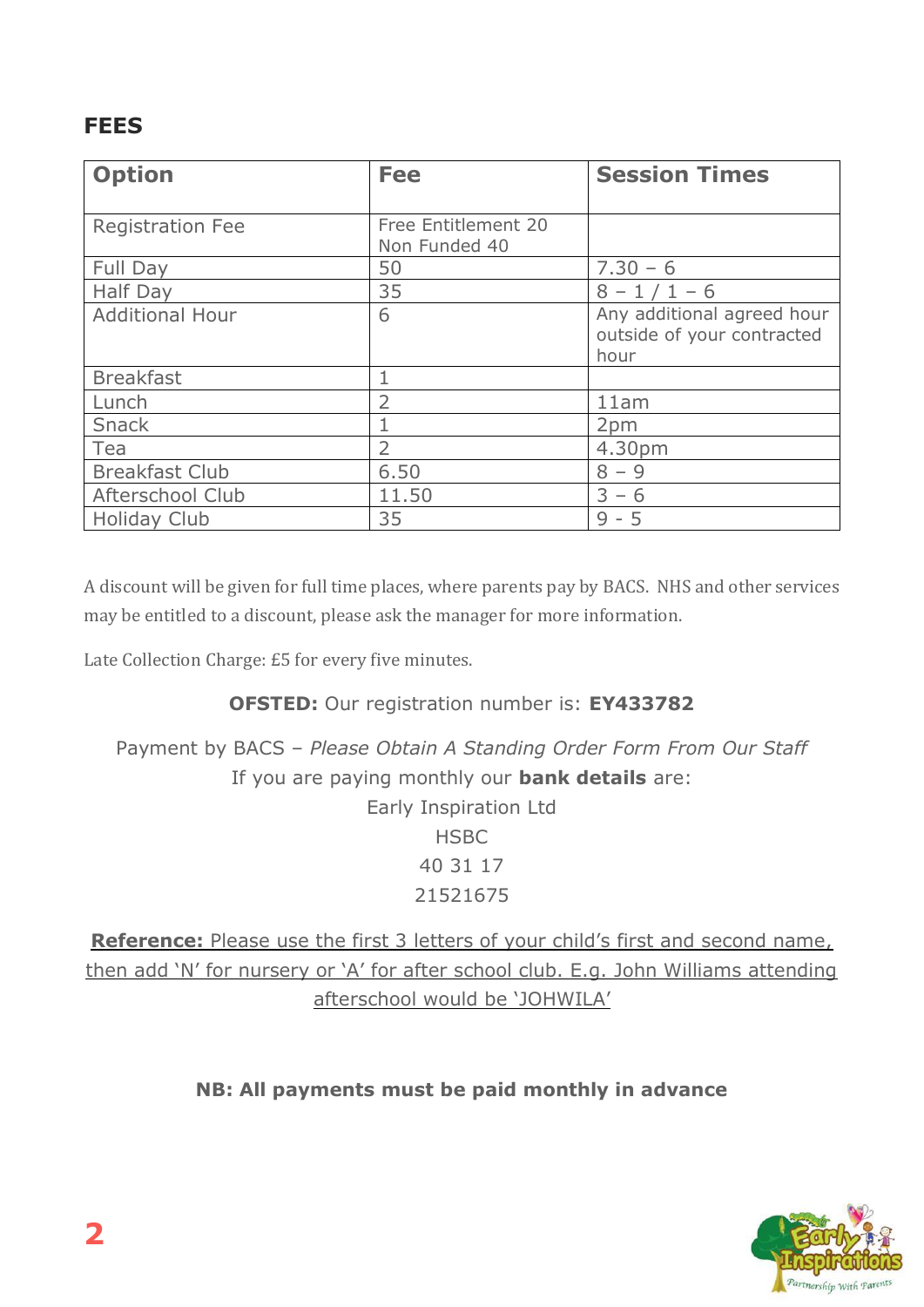### **Settling in Period**

Your child will start a gradual admission; on average this is split over three short sessions, to ensure both yourself and your child are ready for their first full session.

Every child is unique, so we aim to follow your child's individual needs. Some children are confident and ready to start after 3 sessions, some may need the reassurance or a few extra settle sessions, and other children may need shorter sessions initially until they settle. During your first settle you will also be asked to complete a parent pack with all relevant information, this is to ensure we have all the information we need and are able to meet your needs. Due to current circumstances, you will be able to wait outside the setting in our sheltered area for these settles should you wish, however you will be unable to enter the building. We understand this can be a hard time when your little one starts nursery, for a virtual tour of the nursery please head to our website! Please also use these settles as an opportunity to ask any questions and get to know the staff team.

On gradual admission to Nursery, we continue to ask parents to fill in several forms to help us understand your child's interests, their likes and dislikes, what settles them if they are upset. We have a baseline assessment that we ask parents to fill in. This is so we can see what level of development your child is at and give us a focus on commencing their journey here at Early Inspirations.

These forms help us build a strong picture of your child's unique abilities and vast developmental potential. We encourage continued parent involvement for your input in your child's learning and development and will ensure key points, wow moments and highlights are handed over to you at the end of each day and throughout our online tapestry system.



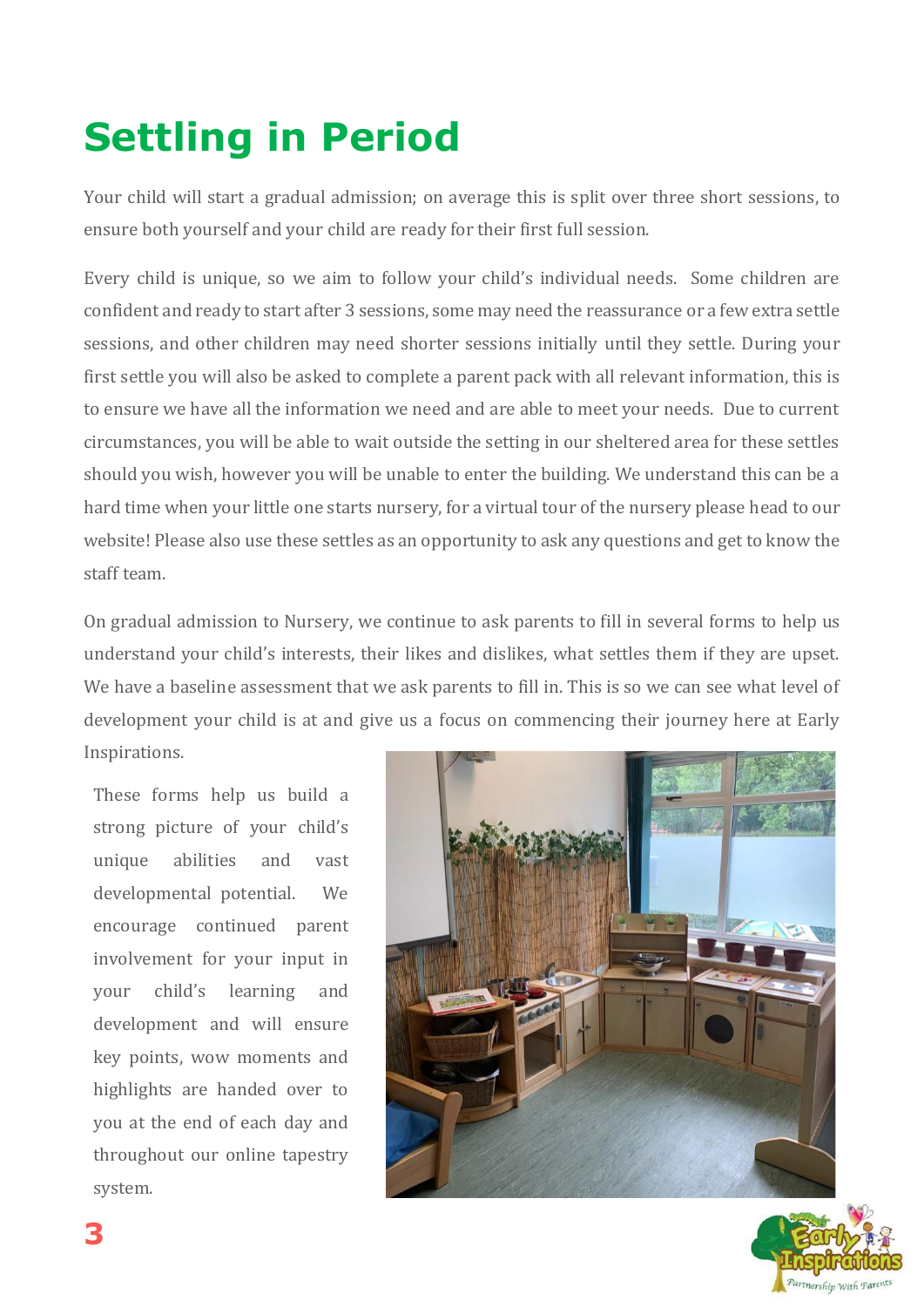### **Key Person System**

At Early Inspirations we have a key person system in place. During the first few weeks of attendance your child will be allocated a key person. Your child will build a strong bond with this person and they will work alongside you to meet your child's daily needs and constantly find opportunities to help and support their development.

Your child's key person will create activities, ask stimulating questions, provide challenges, and help find new learning opportunities.

The key person is responsible for;

- Settling the child into the setting,
- Liaising with relevant staff and agencies to discuss concerns and important information
- Communicating and liaising with parents/careers/families
- Completing continuous observations and identifying opportunities for next steps
- Updating child development file
- Planning activities for their key child using their personal interests and abilities

#### **Learning Journeys/Famly**

Famly is the online system that which use to track a child development. Once your email is provided you will receive a private link to generate a secure password to access your child's online Famly account. Regular observations and tracking on development are completed and uploaded via this system, based around the key areas of learning. Please see our EYFS prospectus for more information. This system also allows parents to log in and see their own child's achievements, milestones and goals to show progress throughout the nursery. Parents/carers are encouraged to look through these records on a regular basis; and discuss with staff. You can comment on these observations, and even upload your own observations – to share achievements at home, or pictures of holidays or days out your child can then share with others at nursery. We believe that education is fun, and that children's development is best encouraged through child-initiated exploration, and through structured and stimulating play activities. We will also share newsletters and other useful information with you via tapestry to ensure you are kept up to date with the nursery's day to day activity and any changes that eventuate.

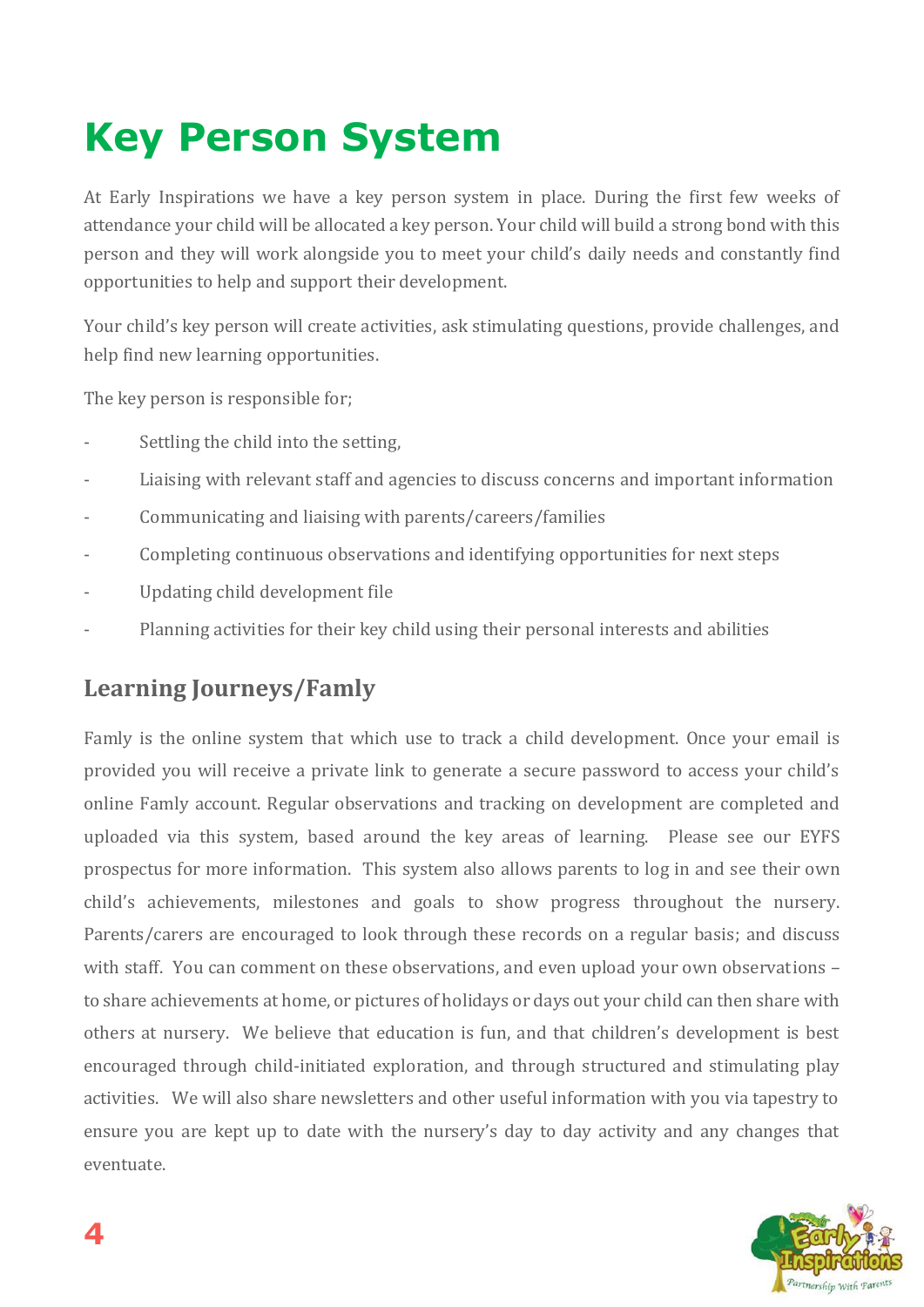### **Expectations/ First Day**

Now that your child has almost settled here with us at Early Inspirations, we would like you to note the following;

- *Please make sure your child does not bring any toys from home as they may get upset if they lose it.*
- *Please ensure you provide a healthy balanced lunch and snacks e.g. Sandwiches, fruit, yoghurt, crackers or breadsticks.*
- *Ensure you label your child's belongings; this is to ensure we don't misplace anything.*
- *Send your child in wearing clothes they can play and explore in - they will take part in messy play! Always bring a spare set of clothes, in case of mishaps, or over enthusiastic water and messy play.*
- *Have you informed staff if you are aware that your child is allergic to anything or has other dietary needs?*
- *During the summer/winter months please ensure your child has suitable clothing e.g. Sun hat/ hats, sun cream, coat, scarf and wellies. Government guidelines say the children must have opportunities to play outside in all weathers – it is your responsibility to ensure they are suitable dressed to do so.*
- *Have our staff given you the parent contract to be signed?*
- *Have you been told about parent observation sheets? Are you able to log in to tapestry?*
- *Have you brought enough nappies and wipes to last throughout each day for your child?*
- *Please ensure you ask staff any questions, someone is always available to help.*

During the first day, your child will be given the opportunity to explore and become comfortable with their new surroundings and friends. They will have found interests during their settling in period and the staff will have planned for these interests.

You are welcome to phone in and ask how your child is getting on and staff will provide you with as much information and as many photos as possible to show you how much fun they have had.

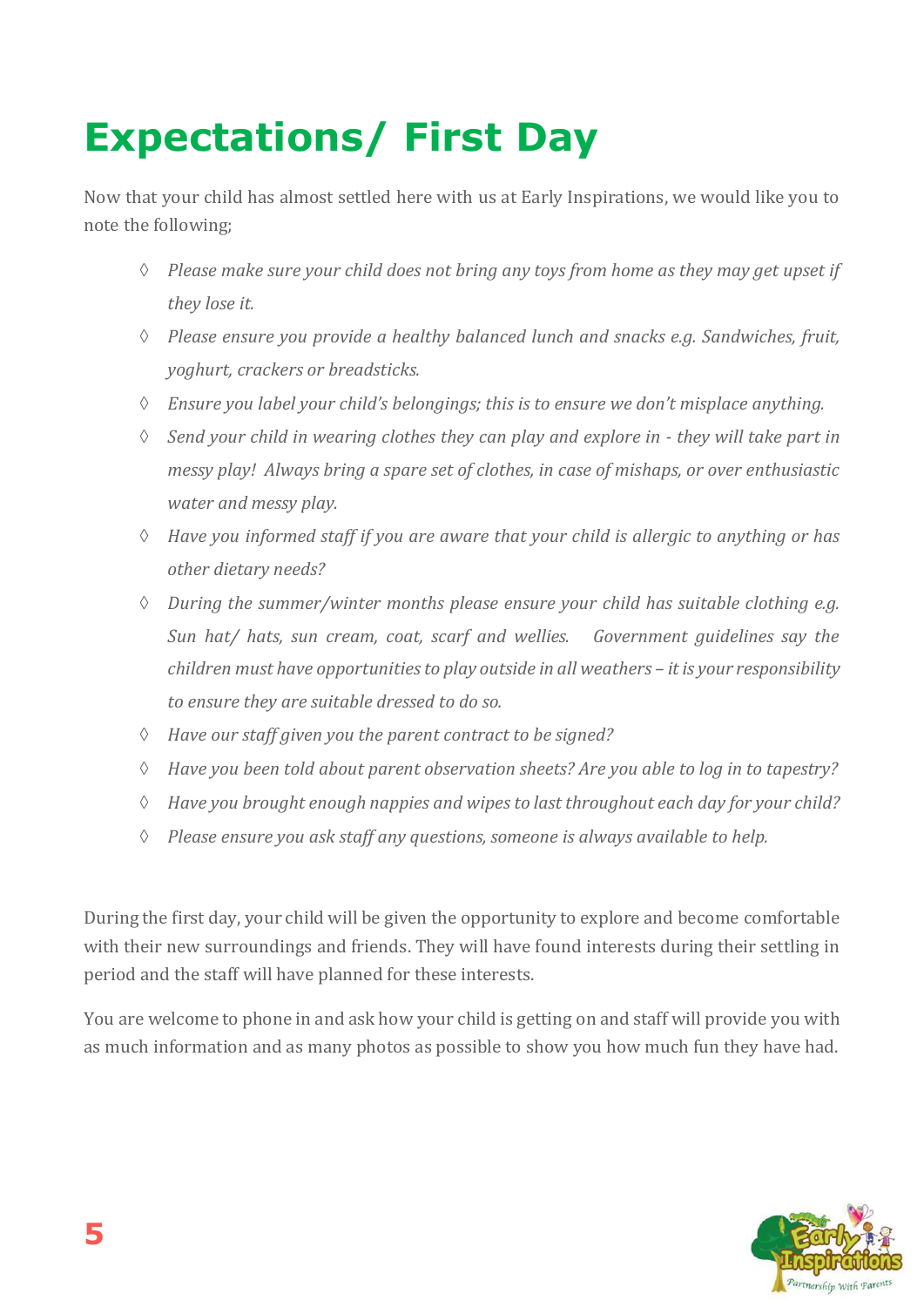### **Parent Partnership**

We are always interested in your ideas, improvement and involvement. Communication with parents is an integral part of the nursery and child development. This will ensure individual needs and concerns are met to the best of everyone's ability. If you would like to make any suggestions to help us improve please have a chat with any of our staff team or use the feedback board.

We welcome parents into the setting to come and read with the children, share stories of their career, experiences, culture and traditions, join in play and to become a committee member. If you are interested in any of these ideas, or have any other ideas, please speak to the manager. Our stay and play events, welcome all parents to come and join in with our daily activities, you will be informed of the latest events as they are planned, we look forward to seeing you!

### **Safeguarding**

At Early Inspirations the welfare of the children is paramount. All staff have a duty to safeguard and promote the welfare of children. We believe that all children, have the right to protection and a healthy and prosperous environment. Any concerns regarding the wellbeing and safety of a child are reported in line with our safeguarding policy and legislations, please see our safeguarding policy and board for more information. All suspicions and allegations of abuse or neglect will be taken extremely seriously and responded to promptly and appropriately. All staff have a responsibility to report concerns and are aware of their duty to do so.

### **Policies**

At Early Inspirations, we have many policies and procedures in place to ensure the high quality of childcare maintains and grows. Our policies are kept in a parent folder, in the office. You are welcome to read through these at any time. We also have our policies on our website; www.earlyinspirations.co.uk.

All our mandatory policies such as safeguarding, first aid, health and safety and fire comply with government and council regulations and expectations.

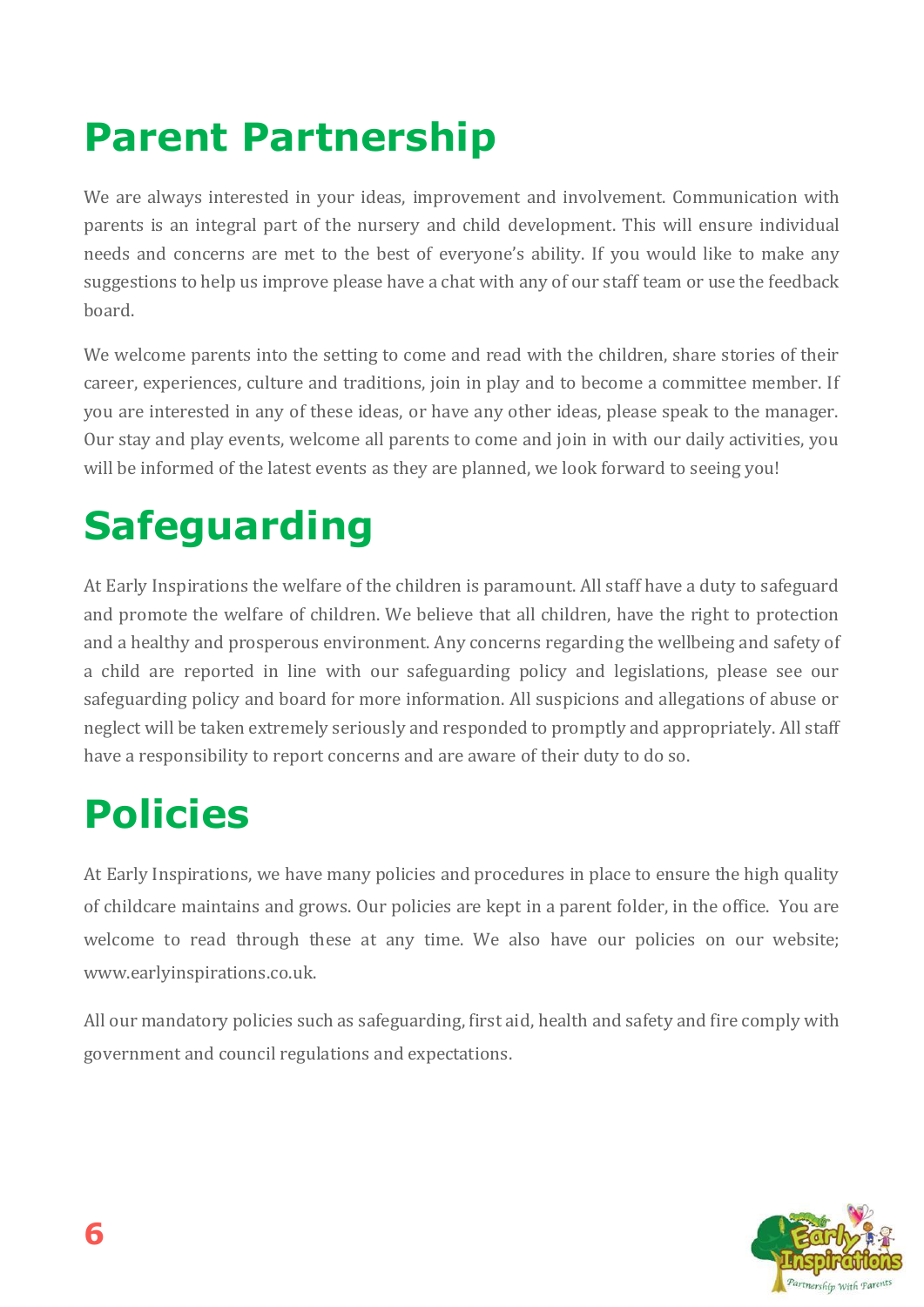### **Nutrition**

Early Inspirations has worked with a nutritionist to devise a healthy and balanced meal plan. The children's meals are based on cultural needs as well as likes, allergies and seasonal menus. If you would like to see what meals are planned each term, please ask for a copy of the menu.

We welcome suggestions from parents when making a new menu. This helps us provide healthy meals and snacks for children to enjoy and encourages them to taste different foods.

#### **Incidents and Emergencies**

If your child has an incident in nursery, first aid trained staff will care for them. On your child's admission to nursery, you will have completed a permission form (via Famly) to inform us of your preferences when treating injuries and any medical information. All staff are first aid trained within 6 months of employment or as part of their apprenticeship and are also made aware of all children permissions.

In case of an emergency, staff will call for emergency services. We will always contact you first but if we are unable to get a hold of you, we will leave a message and keep you updated at every opportunity, with your child's wellbeing being at the center of our focus.

If your child has an incident at home, we ask that you fill in an 'incoming injury' form via Famly. This lets the staff know what happened in case we need to monitor the child for safety reasons.

#### **Sickness and Medication**

If your child has sickness or diarrhea, we ask that you keep them off nursery for a period of 48 hours, after their last bout of illness to stop the spread of sickness throughout the nursery. If symptoms start at nursery, we will contact you or your emergency contacts to come and collect your child. We have a strict system in place regarding exclusion periods, please see separate policy for more information.

If your child has been prescribed medication, this will need to be brought in by parent/career, with a prescribed label or prescription. You will be asked to fill out a medication form, detailing; dosage, time, reason and any other directions for the administration of the medication, this is

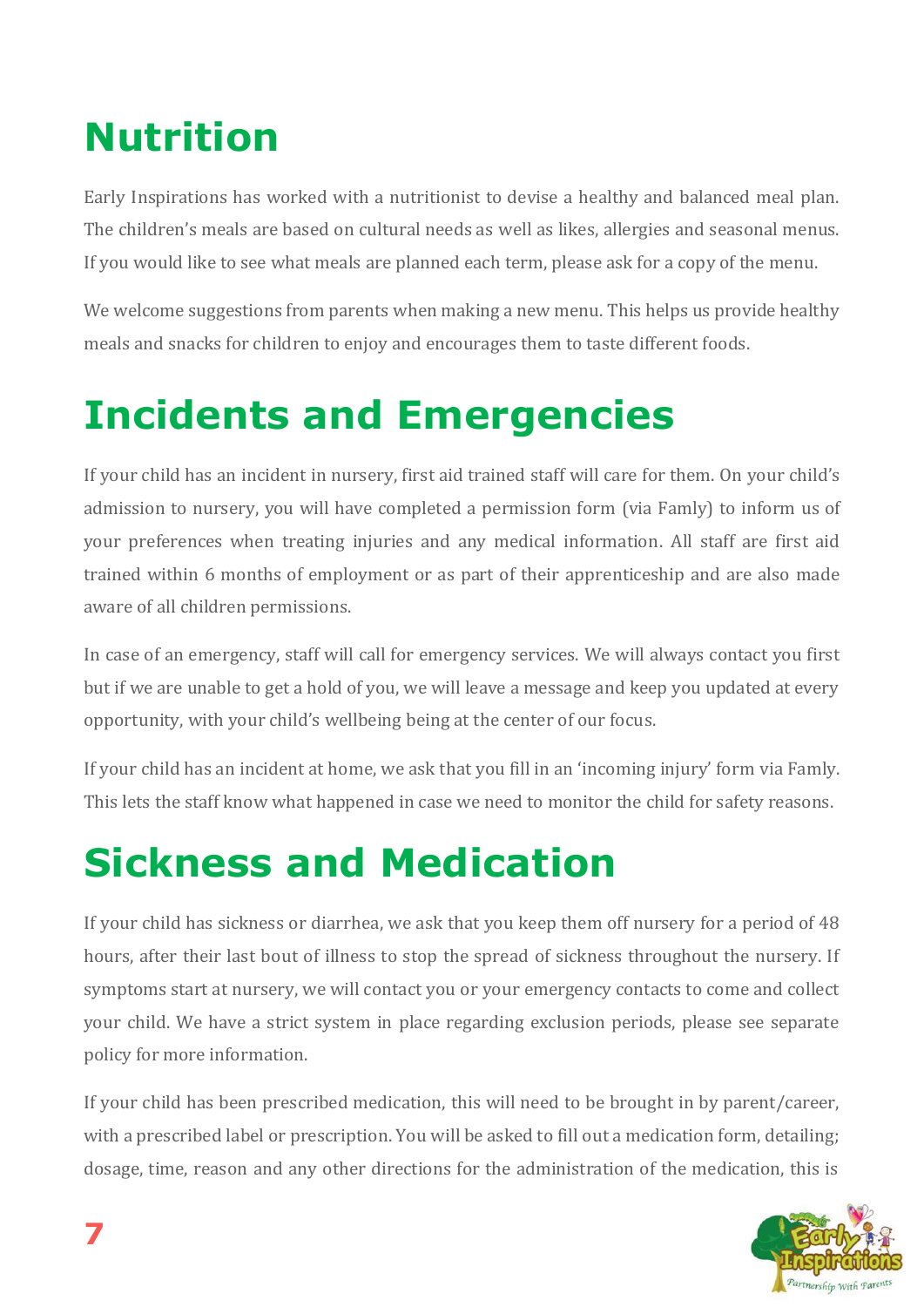then signed by staff, management and yourself. Please note; no medication can be given without this stage being completed. Once the prescribed medication has been administered at the specified time and dosage, another form will be completed by staff and sent home, so you are aware of what was administered whilst at nursery. Creams for skin conditions also need to be signed for by a parent before we can apply it. We have a list of childhood illnesses and exclusion periods available for you to familiarize yourselves with. These guidelines are taken from the NHS website to prevent spread of infections and childhood disease.

If your child or anyone in your household is displaying any of the following symptoms:

- New persistent cough
- High temperature
- Loss of taste and or smell

You must NOT attend nursery and must isolate for 14 days. The nursery must be informed of this.

### **Holidays**

If you are going on holiday during the term, we ask that you fill out a holiday form to ensure staff are aware. You will need to do this at least 4 weeks before your holiday. Please remember that if you are in receipt of the funded hours, a low attendance during the term may result in your funding being placed on hold and/or terminated if attendance does not improve.

For customers not in receipt of funded hours, your fees remain payable during your contracted months should you go on holiday, however your first week's holiday will come at a 50% discount if we are informed 4 weeks in advance.

### **Session Agreement**

You will agree sessions for your child to attend before your start date. These sessions may be changed if notice is given, but this is at the discretion of the setting due to availability. We have strict guidelines to follow with regards to adult/ child ratios but will try to accommodate requests where possible.

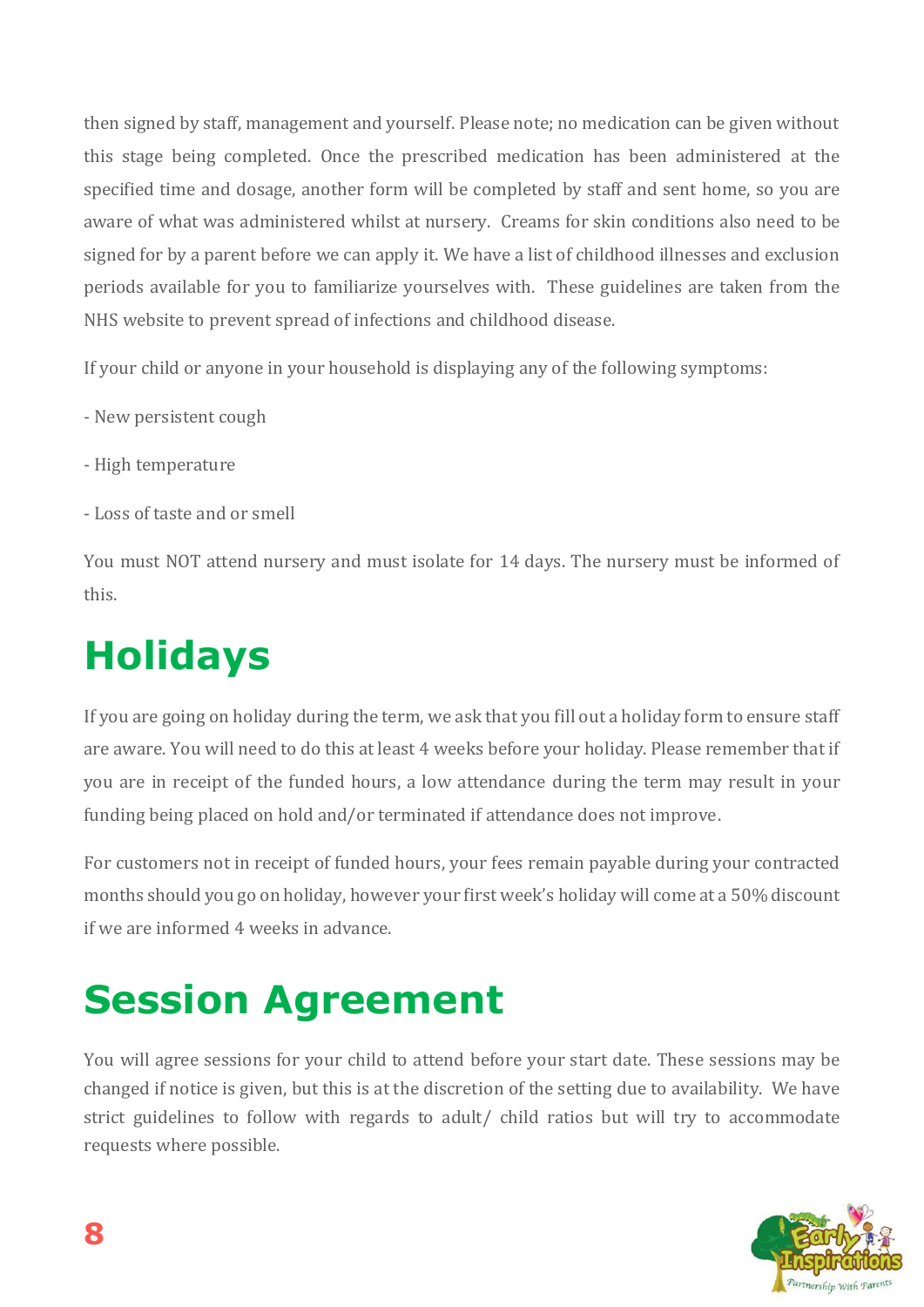You are expected to follow the agreement of the sessions selected and this includes pick up and drop of times.

If for any reason you will be late to collect your child, you must call, at the earliest convenience. Persistent lateness, or failing to inform the nursery of your delay, will incur a fee. This fee will be £5 for every 5 minutes you are late. The late charge is in place due to staff ratios. We need to ensure there are enough staff working to care for your child. Please also consider staff also have commitments and families outside of work. Persistent lateness may result in the termination of your child's place.

In the event of closure beyond our control, e.g: fire, flood, outbreak of illness or severe weather conditions, fees remain payable.

### **Notice Period**

You are required to give 4 weeks' notice, in writing to terminate your child's contract. Failure to do so will, will incur a charge for the four weeks.

Please let us know if you have been offered a school place at your earliest convenience, to enable staff to complete transition forms prior to their departure.

#### **Expectations of Funded Entitlement**

Funded hours are provided by the government to give children the best possible start in life. They ensure every child is provided with enriched education and learning opportunities.

Families in receipt of funding are expected to use this funding in the correct manner.

Sessions will be arranged with the setting, but it may be possible to change after consultation with the nursery manager.

Your child is expected to attend nursery unless they are unwell. You are expected to inform us of any absence. If your child attendance drops below 85% you will be notified that your funded entitlement may be withdrawn.

You are not able to claim in more than one setting, unless prior arrangement has been made and you are not using more than your entitlement.

The funded hours are for the sessions only, you are expected to pay for food or provide a packed lunch. If you require any additional hours, these will be charged at an hourly, daily or session rate.

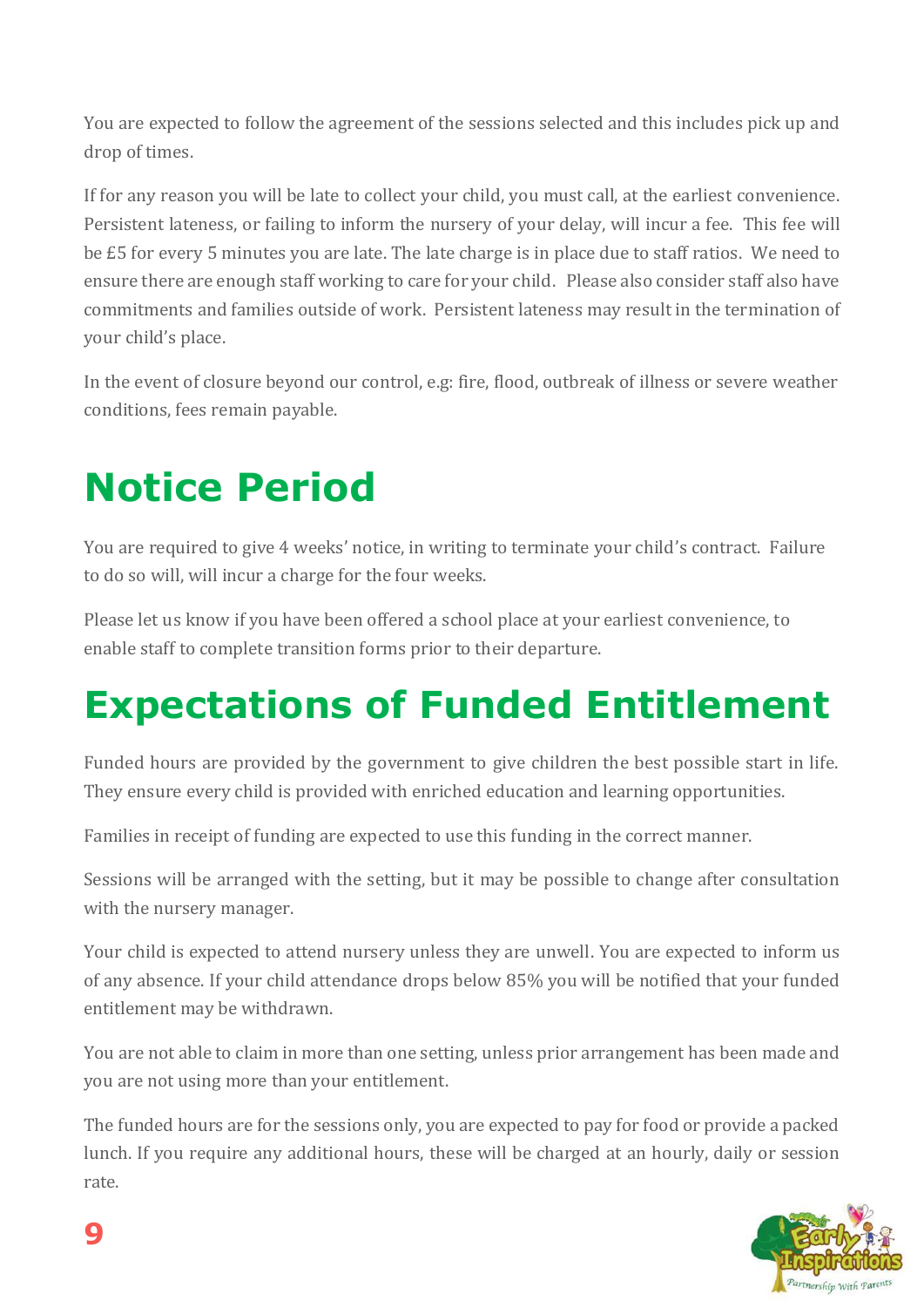### **Term Dates**

Our yearly term dates are displayed on the parent boards located outside your child's room and at the front reception. If you are unsure, please ask the manager.

Our term dates are in accordance to Manchester council dates, they therefore fall at similar or the same times as local school dates.

For paying customers, your contract can either be term time only or all year. If your chose all year and do not attend during the holidays, you will still need to pay for your child's place.

If your child is not of school age and/or only receives the government funded hours, you may pay for your child to attend nursery during the holidays. Please speak with the manager if this is something you wish to do.

We offer before and after school care, and holiday club during our half terms.

## **Multi-Agency Approach and SEN Provision**

Here at Early Inspirations we pride ourselves on our ability to monitor and promote child development. Our ability to do this effectively also means we are in a position to notice potential delays or any signs of additional support being required. We have a large network of agencies, from speech and language therapists to family support workers; therefore, we can support, and signpost to relevant agencies and services when needed. Any recommendations and referrals made are for the benefit of each child's unique development. If special educational needs are identified, we will work with all agencies to support your child and your family in all ways possible.

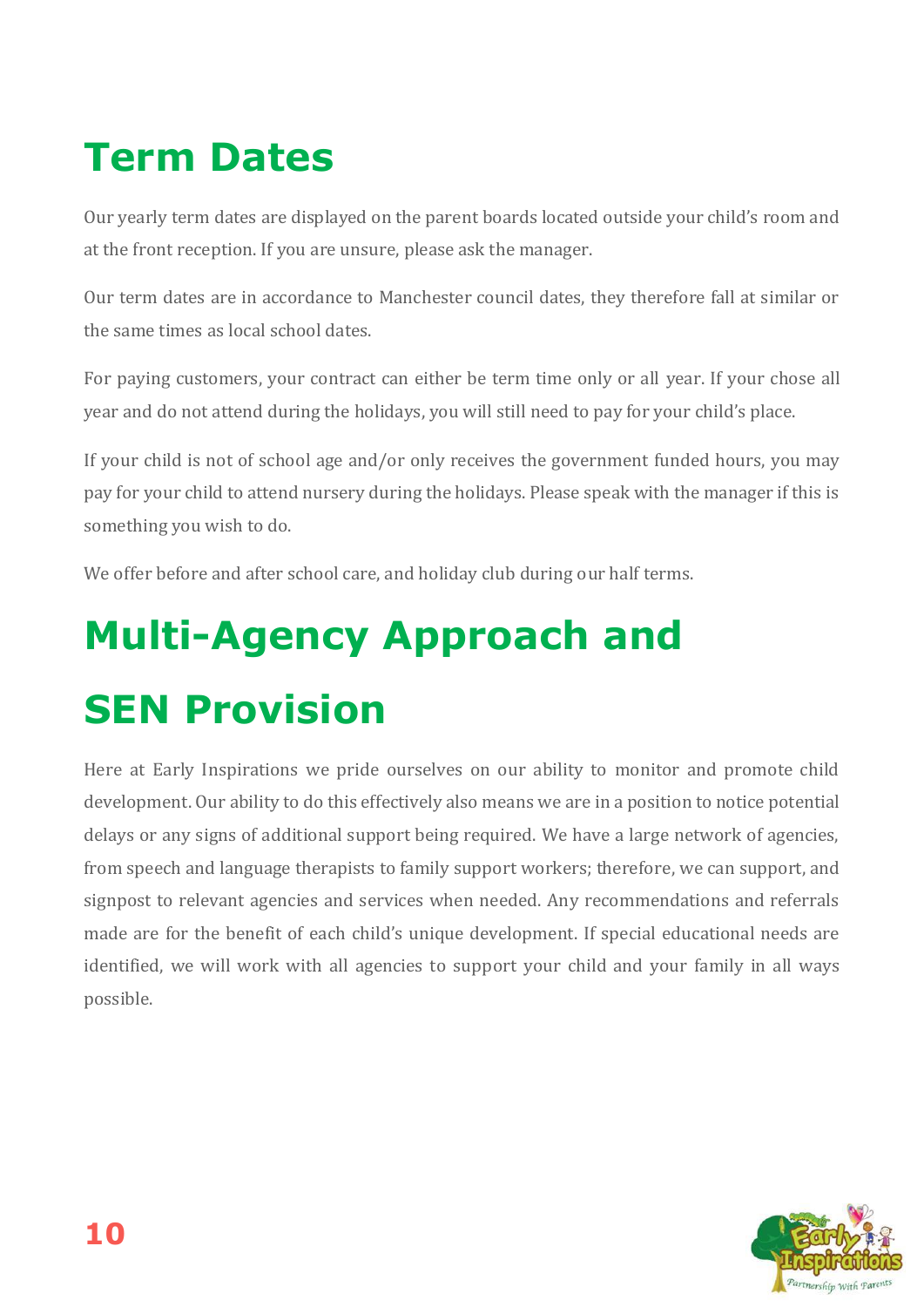### **Wellbeing**

From 2020 Early Inspirations has been focusing on the importance of wellbeing throughout the whole organization, from children to staff, parents and the wider community. We support and promote positive and healthy wellbeing in many ways, such as nutrition, education and activities. We encourage our children to be aware of their emotions and unique abilities, in addition to this we have started focusing on child yoga, this has helped many children learn the importance of slowing down and centering and grounding attention into a calming physical activity. We welcome recommendations on wellbeing and will be appointing a member of staff to monitor and implement new ideas and activities.

#### **Intent, Implementation, and the Impact**

Intent, implementation, and impact helps early years practitioners to define the curriculum, in other words the knowledge and skills that a child needs to acquire to achieve the early learning goals at the end of the EYFS.

We want children to be totally immersed in different worlds and times; to be excited with learning.

#### **Intent**

At Early Inspirations Nursery we are helping children to achieve independence, choice, teamwork, and personal discovery in all areas of learning. We want our children to see the wonder of the world. To be adventurers and investigators. We want to see them be confident and caring members of our community

#### **Implementation**

We follow the EYFS, which we use as a starting point alongside our parents. This is embellished and deepened further throughout each activity, each adventure, each new experience - but at the heart of this is children being exposed to many quality experiences with a large element of choice and need for independent thinking.

#### **Impact**

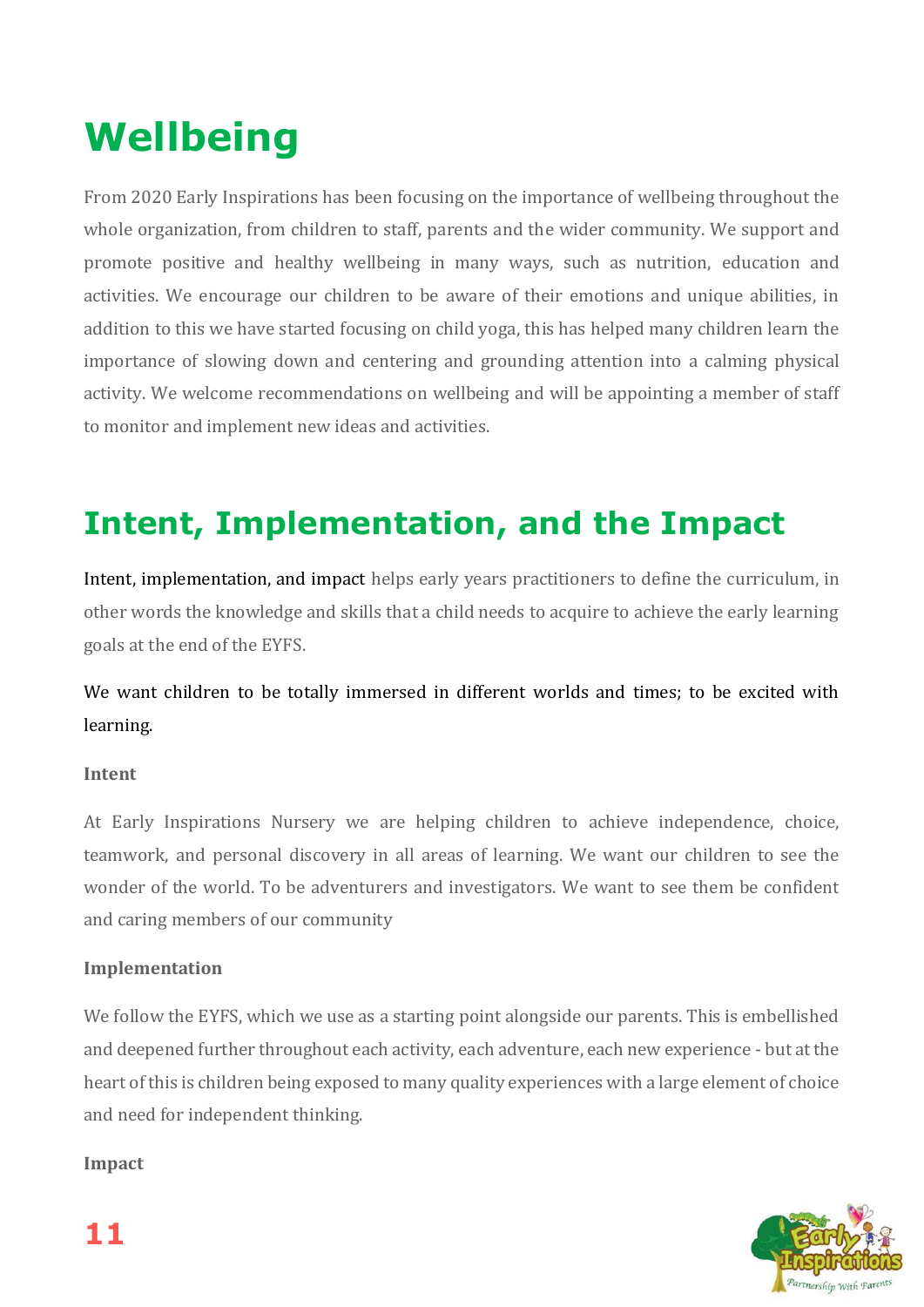The impact of our curriculum will be measured by how effectively it helps our children develop into well rounded individuals who enjoy their learning and participate eagerly and enthusiastically and beginning to manage their own feelings and behaviour, and understand how these have an impact on others, which in turn will make them lifelong learners and valuable future citizens.

### **Complaints Procedure**

If you have an issue either involving your child or the nursery, please raise the issue at first, with your child's key person. If you feel unable to raise the matter in this way, then approach the Nursery Manager. Every effort will be made, to resolve any matters within the setting of the Nursery quickly and confidentially. If the matter is still not resolved, a complaints form will be completed, and it will be passed to the Nursery director, who will respond within 28 days.

If anyone is concerned about the standard of our nursery provision and facilities, they may contact OFSTED who are the registering authority at the address below:

OFSTED, Piccadilly gate, Manchester, **Ofsted** Street store, M1 2WD Tel: Complaints 0300 123 1231 www.ofsted.gov.uk enquiries@ofsted.gov.uk